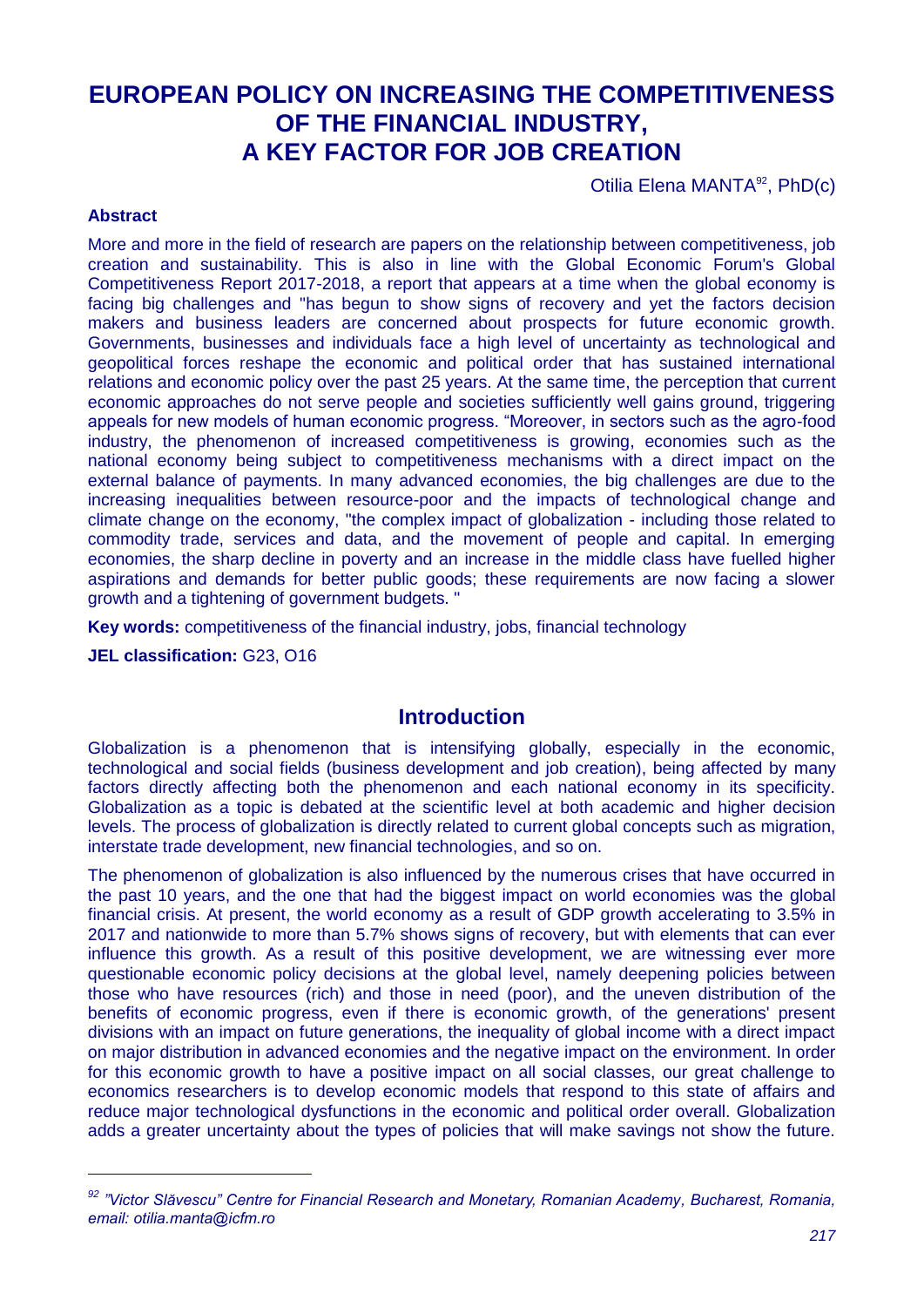Together, all these factors cause decision-makers to find new approaches and policies for advancing economic progress.

# **Methodology of Scientific Research**

In order to substantiate the research of comatose in the context of globalization, we have used observation and examination tools, research methods based on the basic principles of scientific research, and we have also created procedures based on factual analysis, following a significant practical experience and intensive documentation at the level of domestic and international literature with direct analysis of the global competitiveness index and other indicators with a direct impact on competitiveness at national, European and international level.

## **Research Results**

The growing consensus is that economic growth must again focus more on human well-being. Such human economic progress is multidimensional in nature - it is broadly based on the fact that the vast majority of people benefit ecologically and fairly in terms of creating opportunities for all and not disadvantaging future generations. In this new context, competitiveness remains an important contribution to the broader goal of human economic progress by creating the resources needed to increase welfare, including better education, health and safety and a higher per capita income .

The Global Competitiveness Report (GCI), which tracks the performance of nearly 140 countries on 12 pillars of competitiveness, is presented in the Global Competitiveness Report 2017-2018. It assesses the factors and institutions identified by empirical and theoretical research to determine productivity improvements, which in turn are the main determinants of long-term growth and an essential factor in economic growth and prosperity. In this paper, we have selected relevant information from the Global Competitiveness Report, which aims to help policy makers understand the complex and multifaceted nature of the development challenge; to develop better policies based on public-private collaboration; and take steps to restore confidence in the possibilities for further economic progress.

Improving the competitiveness drivers identified in the 12 pillars of the GCI requires the coordinated action of the state, the business community and civil society. All actors in the society must be engaged to make progress alongside all the competitiveness factors, which is necessary to achieve long-term results. This year, GCI highlights three main challenges and lessons that are relevant to economic progress, public-private collaboration and political action: firstly, financial vulnerabilities pose a threat to competitiveness and the ability of economies to finance innovation and technological adoption; secondly, emerging economies are becoming better at innovation, but more can be done to spread the benefits; thirdly, labour market flexibility and workers' protection are necessary for common competitiveness and prosperity in the context of the fourth industrial revolution.

The report begins by establishing the current landscape of economic progress and key future challenges. Global Competitiveness Index 2017-2018, ranking 137 economies, Global Competitiveness Index 2017-2018 measures national competitiveness - defined as a set of institutions, policies and factors that determine productivity levels.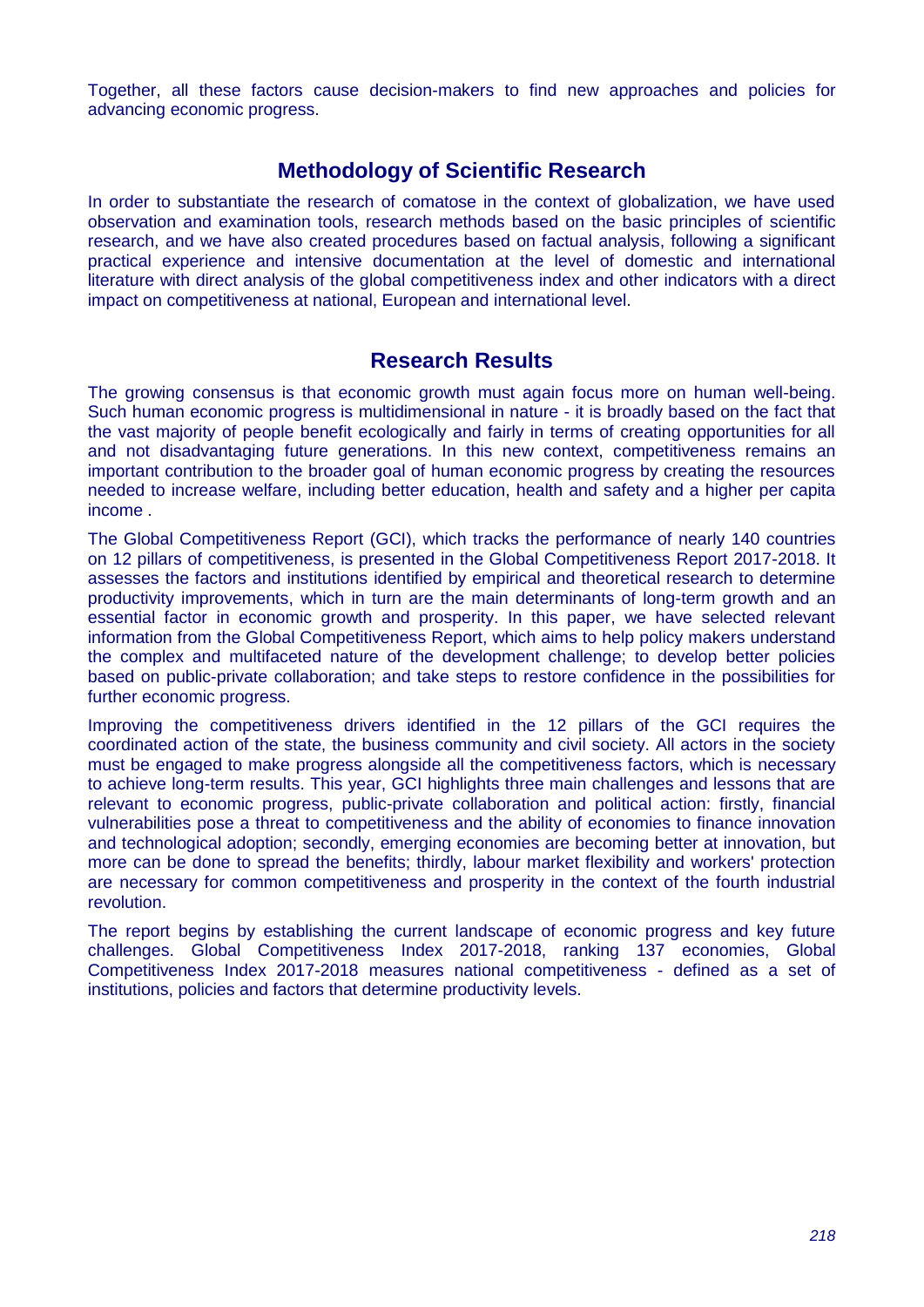#### **Table 1**

#### **Global Competitiveness Index 2017-2018**

| Economy                    | Score!          |    | Prev. <sup>2</sup> Trend <sup>p</sup> |
|----------------------------|-----------------|----|---------------------------------------|
| Switzerland                | 5.86            | 1  |                                       |
| United States              | 5.85            | з  | <b>Lanker</b>                         |
| Singapore                  | 5.71            | 2  |                                       |
| Notherlands                | 5.66            | 4  |                                       |
| Gormany                    | 5.65            | Б  | ì.                                    |
| Hong Kong SAR              | 5.53            | 9  |                                       |
| Sweden                     | 5.52            | 6  |                                       |
| United Kingdom             | 5.51            | 7  |                                       |
| Japan                      | 6.49            | 8  |                                       |
| Finiand                    | 5.49            | 10 | m                                     |
| Norway                     | 5.40            | 11 |                                       |
| <b>Denmark</b>             | 5.39            | 12 | m                                     |
| New Zealand                | 5.37            | 13 |                                       |
| Canada                     | 5.35            | 15 | arris                                 |
| Talwan, China              | 5.33            | 14 |                                       |
| Israel                     | 5.31            | 24 |                                       |
| United Arab Emirates       | 5.30            | 16 | perm                                  |
| Austria                    | 5.25            | 19 |                                       |
| Luxembourg                 | 5.23            | 20 | j.                                    |
| Belgium                    | 5.23            | 17 |                                       |
| Australia                  | 5.19            | 22 |                                       |
| France                     | 5.18            | 21 |                                       |
| Malaysla                   | 5.17            | 25 |                                       |
| Ireland                    | 5.16            | 23 |                                       |
| Qatar                      | 5.11            | 18 | posts                                 |
| Korea, Rep.                | 5.07            | 26 |                                       |
| China                      | 5.00            | 28 |                                       |
| Iceland                    | 4.99            | 27 | ia                                    |
| Estonia                    | 4.85            | 30 |                                       |
| Saudi Arabla               | 4.83            | 29 |                                       |
| Czech Republic             | 4.77            | 31 |                                       |
| Thailand                   | 4.72            | 34 |                                       |
| Chile                      | 4.71            | 33 |                                       |
| Spain                      | 4.70            | 32 |                                       |
| Azerbalan                  | 4.69            | 37 |                                       |
| Indonesia                  | 4.68            | 41 |                                       |
| Malta                      | 4.65            | 40 |                                       |
| Russian Federation         | 4.64            | 43 | 10%                                   |
| Poland                     | 4.59            | 36 |                                       |
| India                      | 4.59            | 39 | <b>FRANKLIN</b>                       |
| Lithuania                  | 4.58            | 35 |                                       |
| Portugal                   | 4.57            | 46 |                                       |
| Italy                      | 4.54            | 44 | ×                                     |
| Bahrain                    | 4.54            | 48 | th,                                   |
|                            |                 |    |                                       |
| Mauritius<br>East Asia and | 4.52<br>Eurasla | 45 |                                       |

| Economy              | Score <sup>1</sup> | Prov. <sup>2</sup> | Trend <sup>1</sup>                    | Economy                       | Sco |
|----------------------|--------------------|--------------------|---------------------------------------|-------------------------------|-----|
| Brunel Darussalam    | 4.52               | 58                 |                                       | Argentina                     | 3.  |
| Costa Rica           | 4.50               | 54                 |                                       | Nicaragua<br>۰                | 3.  |
| Slovenia             | 4.48               | 56                 |                                       | 94<br>Cambodia                | 33  |
| Bulgarla             | 4.46               | 50                 |                                       | u.<br>Tunisia                 | 3.5 |
| Panama               | 4.44               | 42                 |                                       | Honduras                      | 3.  |
| Maxico               | 4.44               | 51                 |                                       | Equador                       | 3.  |
| Kuwalt               | 4.43               | 38                 |                                       | Lao PDR<br>œ                  | 3.  |
| <b>Turkey</b>        | 4.42               | 55                 |                                       | œ<br>Bangladesh               | 3.  |
| Latvla               | 4.40               | 49                 |                                       | 400<br>Egypt                  | 31  |
| Viot Nam             | 4.36               | 60                 |                                       | Mongola                       | 33  |
| <b>Philippines</b>   | 4.35               | 57                 |                                       | œ<br>Kyrgyz Republic          | 3.  |
| Kazakhstan           | 4.35               | 53                 | <b>Service Printing</b>               | 133<br>Bosnia and Herzegovina | 31  |
| <b>Rwanda</b>        | 4.35               | 52                 | <b>ARRAIGHT</b>                       | Dominican Republic            | 3.1 |
| Slovak Republic      | 4.33               | 65                 |                                       | 435<br>Lebanon                | 31  |
| Hungary              | 4.33               | 69                 | mar                                   | 136<br>Senegal                | 3.  |
| South Africa         | 4.32               | 47                 |                                       | 957<br>Saycholias             | 31  |
| Oman                 | 4.31               | 66                 |                                       | 13<br>Ethiopia                | 3.  |
| Botswana             | 4.30               | 64                 |                                       | El Salvador                   | 3.1 |
| Cyprus               | 4.30               | 83                 |                                       | 110<br>Cape Verde             | 3.1 |
| Jordan               | 4.30               | 63                 |                                       | τij,<br>Ghana                 | 3.5 |
| Colombia             | 4.29               | 61                 |                                       | Paraguay                      | 3.5 |
| Georgia              | 4.28               | 59                 |                                       | 113<br>Tanzanla               | 3.7 |
| Romania              | 4.28               | 62                 |                                       | 114<br>Uganda                 | 3.  |
| Iran, Islamic Rep.   | 4.27               | 76                 |                                       | 115<br>Pakistan               | 31  |
| Jamaica              | 4.25               | 75                 |                                       | 110<br>Cameroon               | 31  |
| Morocco              | 4.24               | 70                 | Toyota Filippines                     | 497<br>Gambla, The            | 3.  |
| Paru                 | 4.22               | 67                 |                                       | 118<br>Zambla                 | 3.1 |
| Armenia              | 4.19               | 79                 |                                       | 119<br>Guinea                 | 37  |
| Croatla              | 4.19               | 74                 |                                       | 930<br>Benin                  | 3.  |
| Albania              | 4.18               | 80                 |                                       | 421<br>Madagascar             | 3.5 |
| Uruguay              | 4.15               | 73                 |                                       | 420<br>Swazlland              | 3.  |
| Montanagro           | 4.15               | 82                 |                                       | 121<br>Mail                   | 3.3 |
| Serbla               | 4.14               | 90                 |                                       | €N<br>Zimbabwe                | 3.3 |
| Tajlidstan           | 4.14               | 77                 |                                       | 13<br>Nigeria                 | 9.  |
| Brazil               | 4.14               | 81                 |                                       | to.<br>Congo, Democratic Rep. | 3.  |
| Ukralne              | 4.11               | 85                 | significan                            | Venezuela                     | 3.  |
| Bhutan               | 4.10               | 97                 | <b>Line</b>                           | Halti                         | 31  |
| Trinidad and Tobago  | 4.09               | 94                 |                                       | 129<br>Burundl                | 3.  |
| Guatemala            | 4.08               | 78                 |                                       | 50<br>Slarra Leone            | 33  |
| Srl Lanka            | 4.08               | 71                 | Total Property                        | 191<br>Lesotho                | 3.2 |
| Algeria              | 4.07               | 87                 | <b><i><i><u>Appendent</u></i></i></b> | 100<br>Malawi                 | 3.  |
| Greece               | 4.02               | 86                 |                                       | 恤<br>Mauritania               | 31  |
| Napal                | 4.02               | 98                 |                                       | шı<br>Liberia                 | 3.  |
| Moldova <sup>®</sup> | 3.99               | 100                |                                       | 価<br>Chad                     | 24  |
| Nambla               | 3.99               | 84                 | <b>APROVED</b>                        | Mozambigue<br>130             | 21  |
| Kenya                | 3.98               | 96                 | <b>APRILES</b>                        | Yemen<br>457                  | 21  |

Note: The Global Competitiveness Index captures the determinants of long-term growth. Recent developments are reflected only in-so-far as they have an impact on data measuring these determinants. Results should be interpreted in this context.

1 Scale ranges from 1 to 7.<br>2 2016-2017 rank out of 138 economies.

3 Evolution in percentile rank since 2007 or earliest edition available.

## *Source: The Global Competitiveness Report 2017-2018*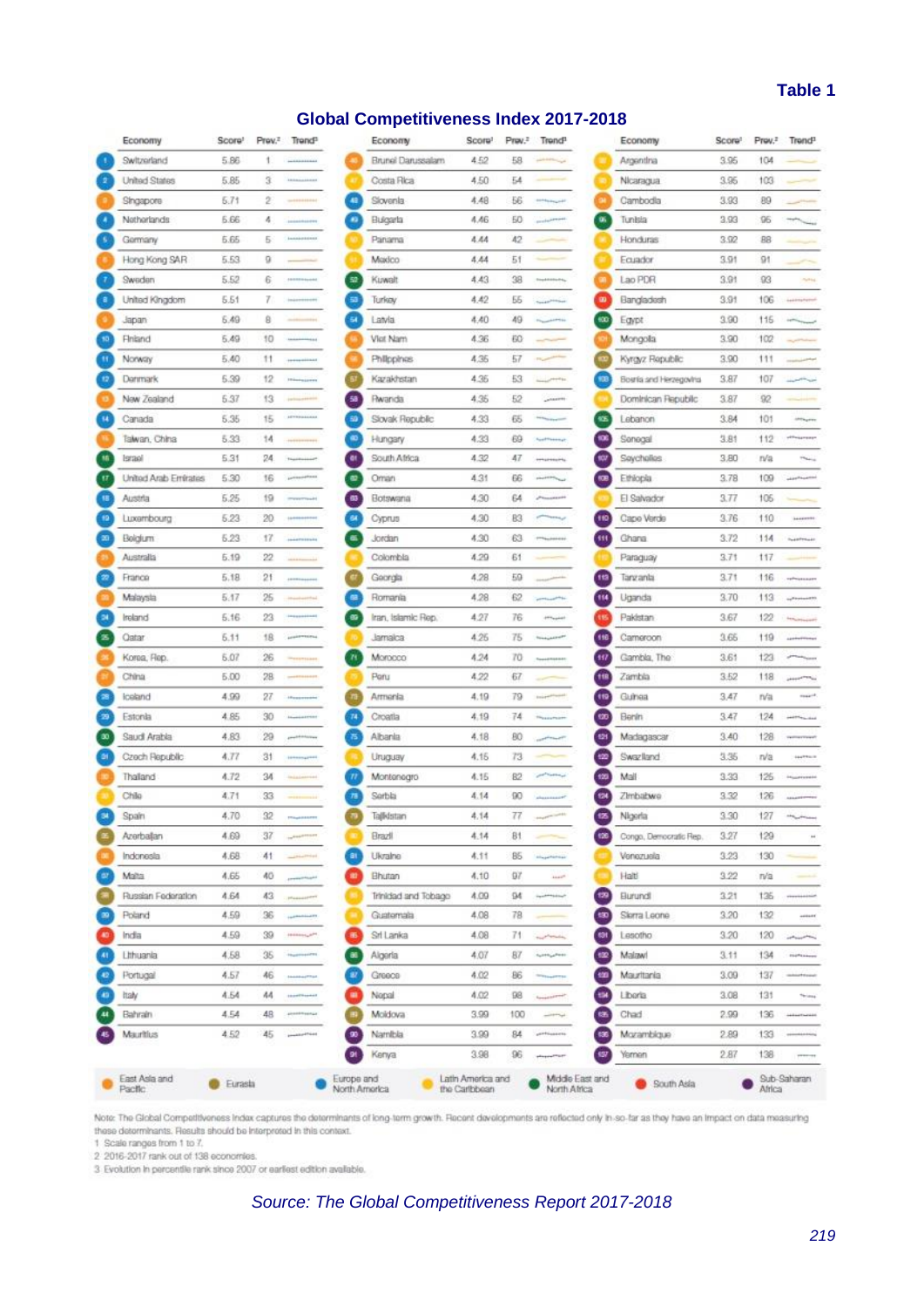The *Global Competitiveness Index* has measured the factors that drive long-term growth and prosperity for more than four decades, helping policy-makers identify the challenges that need to be addressed and the strengths to build on their country's economic growth strategies. While the notion of competitiveness and the economic environment in which economic and investment policy decisions have evolved continuously, the last decade has seen an increase in significant changes that fundamentally transform the context in which policy decisions are made to stimulate growth economic.

After a long period of low growth as a result of the global financial crisis, the world economy seems to have brought pace.1 this is welcome news. However, despite this gradual improvement, decision-makers in many countries are concerned about the prospects for long-term economic development. This is partly due to the fact that the current expansion seems to be cyclical, supported by very low interest rates, rather than by the fundamental factors of structural growth. Productivity improvements seem to be slow and are not expected to return to the levels experienced over the past decades.

In a similar challenge, dominant growth strategies and economic growth patterns are increasingly under question. In advanced economies, distribution issues have shifted to the forefront, occasionally with political consequences. In emerging markets, such a query could be fuelled by the unfulfilled aspirations of an extended middle class.

The evolution of the world economy has been largely motivated and justified by the enormous contribution to economic growth in the last decades. To the extent that large-scale social inclusion has been taken into account in this process, it was primarily limited to an ex-post redistribution of any economic gains. With the global evolutionary political context and the emergence of the fourth industrial revolution, this approach will have to change - not only to make globalization work for more people than it has benefited so far, but also to ensure globalization has a large constituency to allow it to continue to lead economic growth in the first place. We need to change the debate and interventions in the field of economic policy in order to unlock productivity and to offer widespread prosperity by simultaneously solving economic growth and social inclusion before doing so, not afterwards. This has to happen even if it results in a substantially modified form of globalization with a potentially damp growth but with more buy-in and inclusion. To succeed, we also need to establish modern venues and deliberations about the impact of future policy efforts that include a larger set of stakeholders than is currently playing a role in driving change.

Four interdependent themes have been identified within the World Economic Forum on Economic Progress:

- 1.Transforming globalization into globalization, including proposals for improving qualifications, retraining and eliminating jobs; taxing, social protection and addressing inequalities; financial markets that work for everyone; competition and avoidance of capture; and encouraging a new era of international cooperation.
- 2.Destruction of productivity and economic potential in the context of the Fourth Industrial Revolution, which fundamentally changes constructions and limits productivity growth and raises questions about the future potential for improving welfare and how to capture and share the best rewards for new efficiencies, especially in light of the evolving nature of jobs and jobs.
- 3.Promote and achieve multidimensional inclusion, in particular through the development of a multidimensional instrument, which is informed through aggregated indicators of inclusive growth and welfare and can be used to assess the extent to which countries and communities are inclusive at the household.
- 4.Develop communications, connectivity, and organizations to incorporate new developments into social media, counteract echo chambers that reinforce and increase polarization of ideas, thus expanding the set of channels and messages that resonate with people whose lives are affected, relying on commitments and ensuring the buy-in for choosing a solid policy.

According to Ms Diana Farrell, Co-Chairman of the World Economic Forum World Council "An additional explanation behind the slowdown in productivity is that traditional GDP measurement is not a big part of the value created in recent years. Recently, the share of goods and services offered to consumers without direct costs increases. For example, web-based search engines or online information or value created through social media channels are not valued at the value they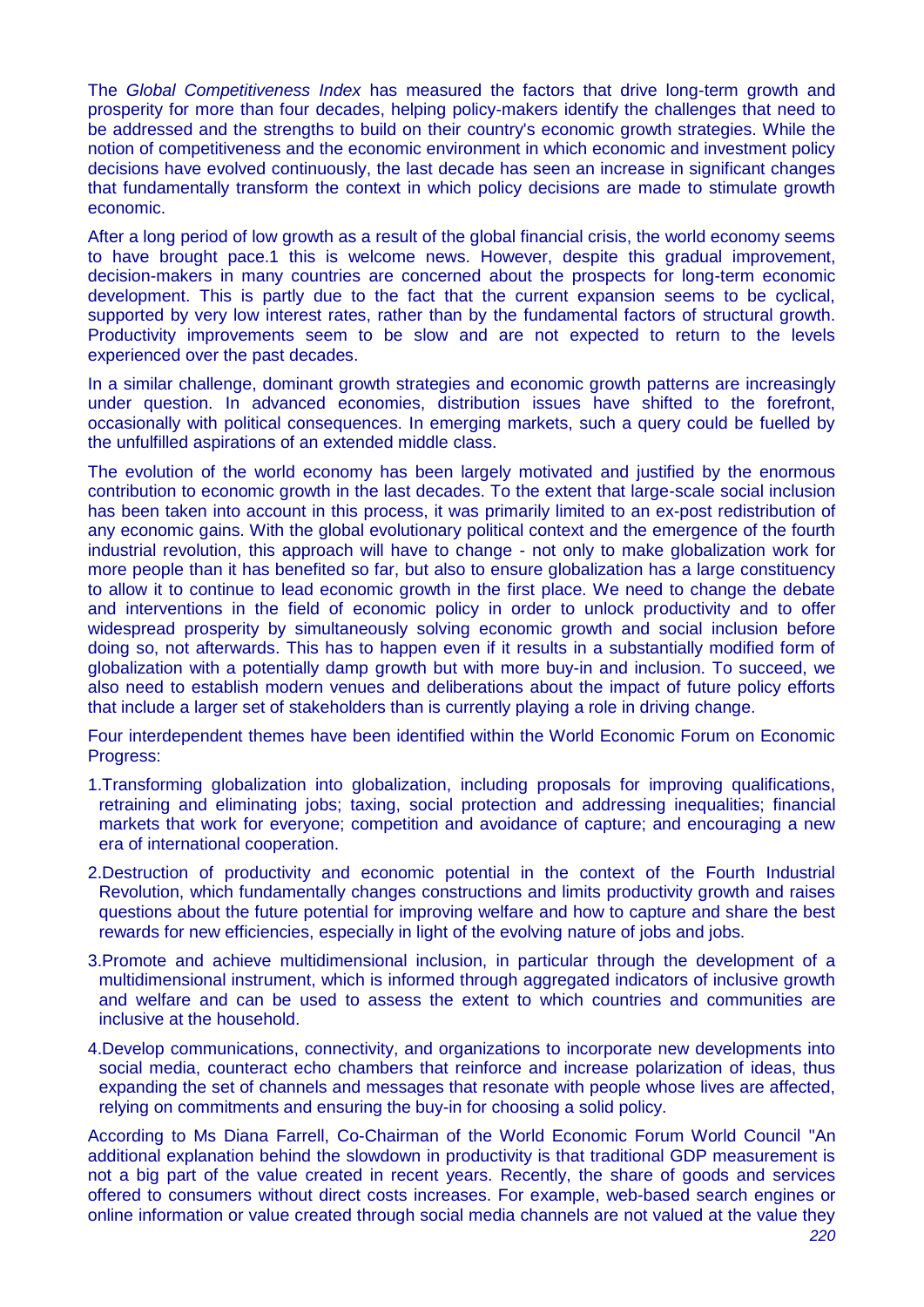create for the consumer, but in the amount of advertising they generate for the companies that manage these services. Moreover, as technological progress is accelerating, we fail to take proper account of integrated product quality improvements - such as smartphones. Ultimately, services are inherently more difficult to measure than goods physical, and the share of services in the economy has been rising. Given that total factor productivity is calculated on the basis of GDP data, resulting measurement errors could lead to an underestimation of productivity growth. With these multiple sources of measurement uncertainty, the error of productivity measures could be substantial. "

Reinvigorating growth in a sustainable way will require reforms to strengthen human and physical capital and exploit new technologies. A possible contribution to recent declines in aggregate productivity was a reallocation of resources to less productive sectors; to reverse this trend, decision-makers need to eliminate the rigidities of regulation that hinder structural adjustments. Recent evidence also shows a dispersion of high productivity across enterprises across industries, including border technologies and older technologies; policies and institutions that help businesses in transition to more productive areas will also generate growth.





*Source: IMF 2017*

The rhythm and the disruption of technological change create unprecedented opportunities and challenges to be amplified by the convergence of digital, physical and biological technologies that characterize the industrial revolution.

These emerging technologies have a tremendous potential to be a source of growth, but their future evolution is uncertain. An essential challenge is how to unlock their potential in a way that benefits society as a whole, given that they can profoundly restructure the national and global distributions of incomes and opportunities and can lead to significant structural changes. The effects of future technologies are unknown, but political challenges related to current technologies illustrate the magnitude of change. Job losses are expected because technology transforms production and services over the coming years, raising questions about how quickly new jobs will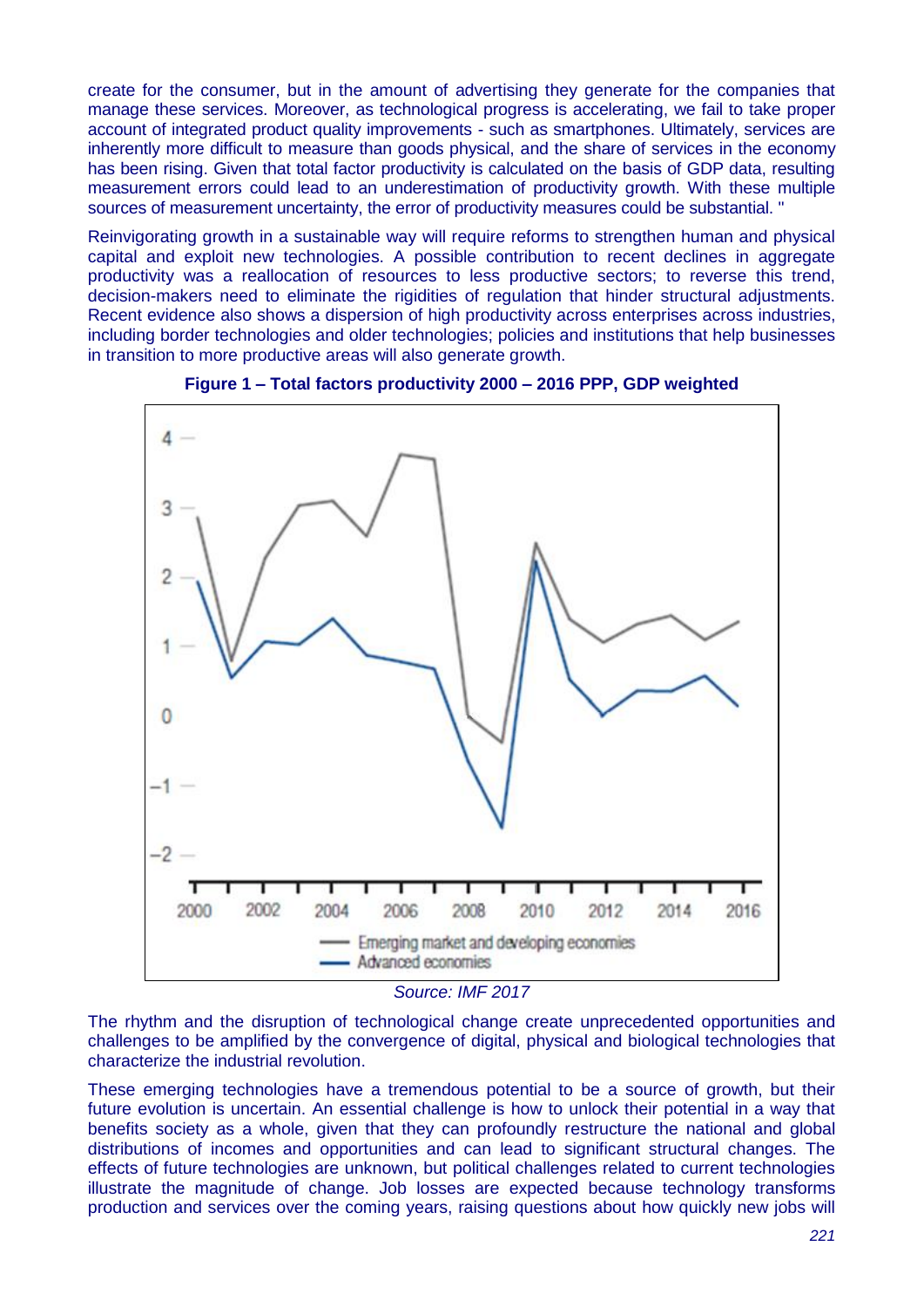be created and the future of economic development models based on the export of labourintensive products. At the same time, technological advances create significant value for consumers, more than is currently reflected in national statistics.

The technological frontier expands rapidly, with recent advances in artificial intelligence of selflearning, powered by the increase in the amount of data generated by mobile phones and sensors on machines and equipment. Small and remote players can disrupt the status quo, increasingly interconnectedness.

Efficient markets and macroeconomic stability is the key of the economic growth. But how well the growth of society as a whole depends on the framework of rules, incentives and institutional capacities that shape the quality and equity of human capital formation: the level and patience of the real economy, the pace and scale of innovation, the efficiency and flexibility of worker protection, the coverage and suitability of the social security, quality and quality the breadth of access to infrastructure and basic services, probable business and political ethics, and the breadth and depth of households' household management.

The Competitiveness Agenda at the heart of the Global Competitiveness Index (GCI) is an important starting point and not only because productivity and long-term growth generate resources for wider society goals. The Agenda for Competitiveness, as part of the wider economic development agenda, has an intrinsic and instrumental value for human development and wellbeing: for example, health and education are among the 12 pillars of the ICC.

In Economic and Budgetary Outlook for the European Union 2018 published on January 15, 2018 was publishing the indicators which have direct influence to the competitiveness economies in Europe. In 2017, the EU and euro-area economies continued their moderate growth (slightly over 2 %) in a context of global improvement (3.5 %) underpinned by a strong rebound in world trade, continuing growth in China and a return to growth in countries such as Brazil and Russia. This growth, which should continue in the next two years, was shared by all euro-area Member States for the first time since the crisis, and was accompanied by the creation of jobs – unemployment is at a post-crisis low – and strong investment, which reached pre-crisis levels.

With regard to public finances, the general government deficit for both the EU and the euro area has declined and is projected to decline further in the following years, to below 1 %. The general government debt-to-GDP ratio is projected to follow a similar path, decreasing to 85.2 % and 79.8 %, for the euro-area and the EU-28 respectively, a trend that, while positive, means levels are still a long way from the expected 60 %.

After significant fluctuations in 2016, inflation rose closer to the target, of around 2 %, by the fourth quarter of 2017, helped by the recovery in oil prices, but is not expected to reach the target until 2019, due to a negative base effect in energy prices and the increase of the euro's nominal effective exchange rate. In this context, the European Central Bank continued with its unconventional monetary policy in 2017 and decided to keep it for 2018, albeit moderating its purchases as of January 2018, due to the improving economic outlook and the need to reduce the risk of financial imbalances.

The aforementioned positive trends concerning the euro-area economy, as well as the results of the various elections held in 2017 in the EU, have likely outweighed the negative developments such as the deteriorating geopolitical context, the uncertainty concerning the Brexit negotiations and the policy-mix outlook in the US. This has helped to strengthen the common currency against its major counterparts since spring 2017. As a result, the euro has appreciated against most of its major trading partners' currencies. While these trends are projected to continue over the next two years, their strength is expected to subside, on account of the phasing out of temporary supportive fiscal measures in Member States and the tapering of accommodative monetary measures.

The 2018 EU Budget amounts to  $\epsilon$ 160.1 billion, representing only some 2 % of total public spending in the European Union – approximately 1 % of gross national income (GNI). Despite its volume, the overall impact of the EU Budget is amplified by a number features, including: a higher share of resources devoted to investment than in national budgets; the capacity to leverage additional funding from other sources; and attention to policy areas where the pooling of resources can provide the EU as a whole with added value (e.g. research, innovation and development cooperation).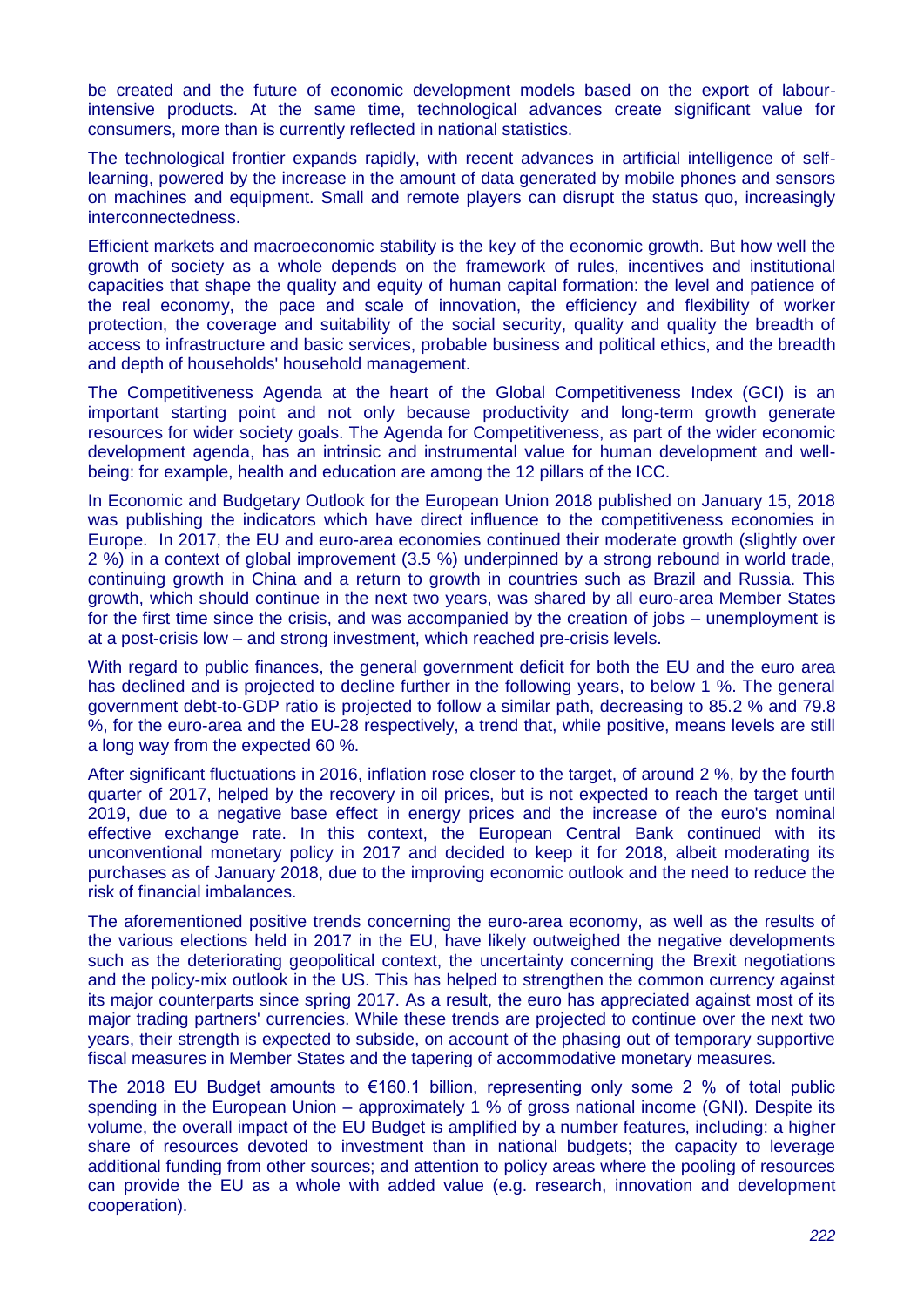Agreed by the European Parliament and the Council of the European Union, the 2018 budget focuses on priorities such as promoting sustainable growth, creating employment, especially for young people, and addressing migration and security challenges. In recent years, these persistent policy challenges have almost exhausted the flexibility provisions available under the EU's 2014- 2020 multiannual financial framework (MFF). However, the 2017 adoption of the mid-term revision of the MFF has strengthened a number of flexibility tools, proving instrumental in reinforcing the resources devoted to key policy areas in 2018.

With the 2014-2020 MFF in the second half of its programming period, the debate on its successor and further streamlining of the EU Budget has already gained momentum, with a reflection paper on the future of EU finances published by the European Commission. Taking into account difficulties that the current MFF has experienced, one objective is to increase capacity to respond to the concerns of EU citizens and to the unprecedented challenges the Union is facing. In May 2018, following a broad consultation of stakeholders, the Commission is expected to present its proposals for the post-2020 MFF and a possible reform of the EU's financing system.

Many instruments in the EU Budget directly or indirectly address the objectives of industrial policy, against the backdrop of a quickly evolving sector. The importance of the sector to the EU, in both economic and political terms, as well as the changing nature and scope of industry and industrial policy, made it the subject of this year's economic focus. This examines industry in the EU from four perspectives (production, gross value added, employment and the regional perspective), its evolution over the past decade and the impact of the crisis, and presents the EU-level initiatives designed to rekindle industrial activity.

As for the expenditure side of the budget, the 2014-2020 MFF sets the maximum level of resources ('ceiling') for each major category ('heading') of EU spending for a period of seven years. Negotiated between 2011 and 2013 against the backdrop of the economic crisis and fiscal consolidation in Member States, the current MFF is the first to have lower resources in comparison with the previous programming period (2007-2013). The share of EU GNI devoted to the MFF was set at 1 % for commitments and 0.95 % for payments (down from 1.12 % and 1.06 % for the 2007 to 2013 period).

The MFF resources for commitments over the entire 2014 to 2020 periods have amount to  $\epsilon$ 1 087.1 billion in current prices (or €963.5 billion in 2011 prices). The MFF details the annual ceilings for new commitments in each spending category and an overall ceiling for annual payments. In addition, it contains some special instruments outside the MFF ceilings (e.g. the Emergency Aid Reserve, the European Globalisation Adjustment Fund and the European Union Solidarity Fund) and flexibility provisions, to give some room for manoeuvre in the case of unexpected events. The challenge is to strike the right balance between predictability of investments and the capacity to address the unforeseen events and new priorities that can emerge during a rather long programming period.

As in previous years, the mobilisation of the flexibility tools of the MFF proved necessary to finance budgetary priorities and reinforcements, already at the initial stage of adoption. The conciliation agreement for the 2018 budget included the mobilisation of two such instruments: the Global Margin for Commitments and the Flexibility Instrument (table 1). In the resolution accompanying the mobilisation of the latter, the European Parliament reiterated its longstanding view that the flexibility of the EU Budget should be increased.

As in previous years, the mobilisation of the flexibility tools of the MFF proved necessary to finance budgetary priorities and reinforcements, already at the initial stage of adoption. The conciliation agreement for the 2018 budget included the mobilisation of two such instruments: the Global Margin for Commitments and the Flexibility Instrument (table 1). In the resolution accompanying the mobilisation of the latter, the European Parliament reiterated its longstanding view that the flexibility of the EU Budget should be increased.

In the course of 2017, the European Parliament and the Council reached agreement on and adopted the legislative or budgetary measures related to the following proposals of the MFF review package: bringing forward the offsetting of the contingency margin; establishing the European Fund for Sustainable Development (EFSD), the EFSD Guarantee and the EFSD Guarantee Fund; creating an initiative to promote the availability of internet connectivity in local communities;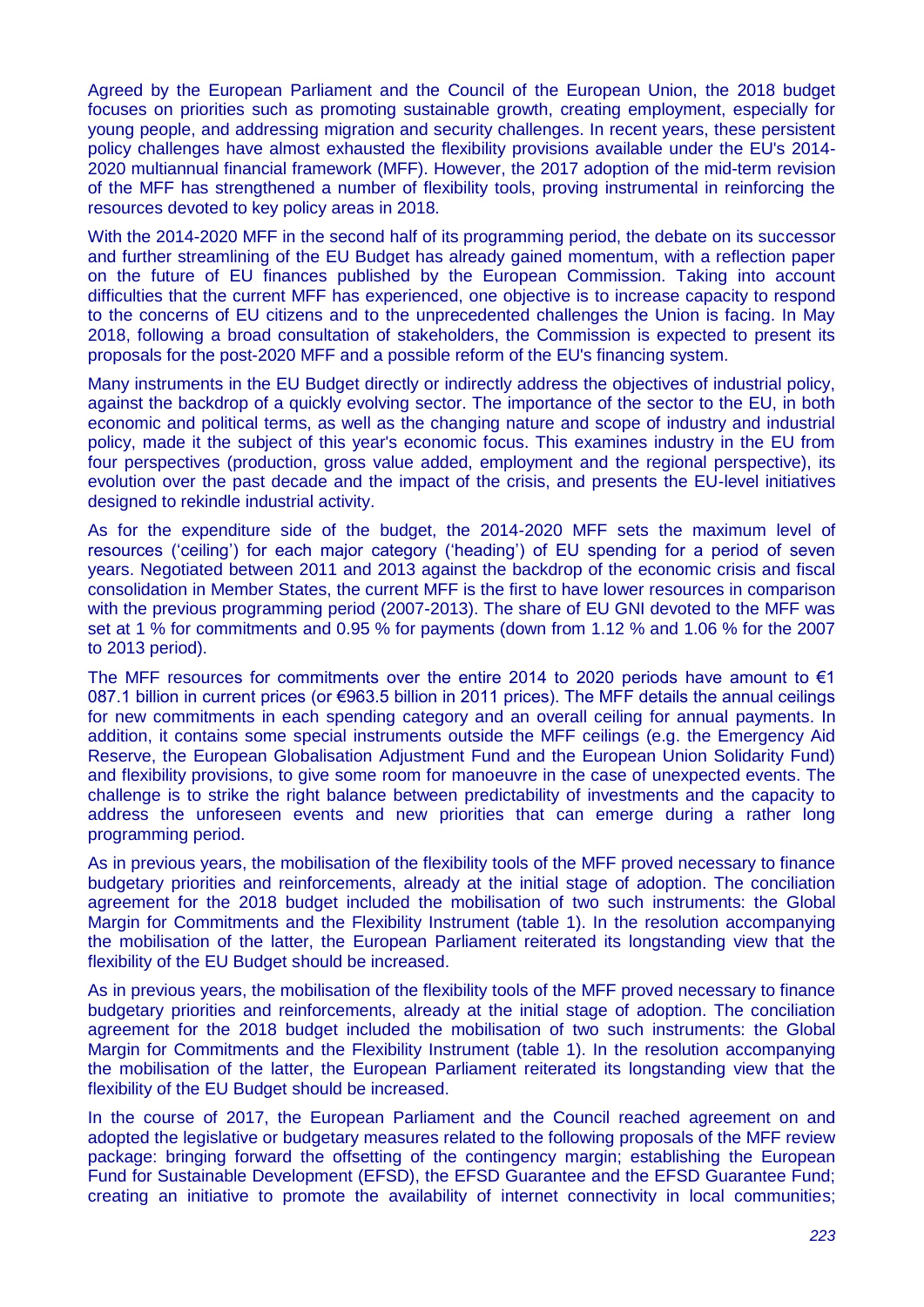extending the duration of the European Fund for Strategic Investments (EFSI) and increasing its means; and revising the provisions applicable to agricultural expenditure.

Since mid-2003 industrial output in the EU has been growing in a relatively stable way. This growth ended with the onset of the crisis in May 2008 when the month-on-month rate of change for the EU industrial production index turned negative. The pre-crisis peak of April 2008 was followed by steep decline (-22%) and marked by the trough recorded in April 2009 when industrial output was the lowest since September 1997. This abrupt fall lasted one year, and rebounded only in May 2009. At this early stage in the crisis, more developed financial markets in the euro area helped to some extent to mitigate the impact of the crisis on growth in industrial sectors dependent on external finance. However, this effect weakened in later stages of the crisis, particularly on well-developed markets for bank loans.

In 2016, from the perspective of gross value added (GVA), industry accounted for approximately 20 % of total GVA for the EU, while services accounted for almost 75 %. These shares have been on more or less opposing paths since the beginning of the millennium: in 2000, industry corresponded to 22 % of the total GVA for the EU, dropping to 20 % by 2008 and to 19 % by 2016. In contrast, services have been slowly gaining in importance in terms of value creation, from 70 % in 2000, to 72 % in 2008 and 74% in 2016.

Comparing globally with other industrially developed countries, it can be observed that the USA and Japan followed similar paths: in the USA, industry accounted for 19 % in 2000, diminishing to 16 % in 2015, while in Japan, industry declined from 26 % in 2000 to 23 % in 2015. A last point concerning the comparison between industry and services is that it seems that services weathered the financial and economic crises with less turbulence than industry: in the EU, the GVA created by services dropped by 3 % in 2009, as opposed to 12 % for industry. Similarly, the year after, the GVA generated by services increased by 3 %, while industry-created GVA increased by 8 %.

In the European Union, the relative importance of industry in total employment, as measured by its share, has also declined since the millennium, from 19.3 % to 15.3 %. Furthermore, despite a generally declining trend identified above, it is still visible that industry is much more important in the Member States that joined the EU during and after the 2004 enlargement than in the other Member States. In 2016, the highest share of persons employed in industry relative to total employment in the country's economy was recorded in the Czech Republic (29.1 %), Poland (23.5 %), Slovenia (22.5 %), Slovakia (22.3 %), Romania (21.4 %), Estonia and Bulgaria (both at around 20.2 %). Despite this relative importance, however, only Poland and Romania have kept the percentage of their population occupied in industry virtually unchanged. The rest of the countries have followed a (slower or faster) declining trend, attributed by Falkowski both to structural changes implemented under the EU's industrial policy and to the economic crisis of 2009, which had a considerable impact on those countries' industries.

On the other side of the spectrum, the EU Member States occupying the least people in industry (relative to their total population in employment) in 2016 were the United Kingdom (9 %), Greece (9.3 %), the Netherlands (9.5 %) and France (10.5 %).

Many other stakeholders are involved in the debate, and some have already expressed their views. There is general agreement that the EU Budget needs reform. Focus on results, leverage, synergies, conditionality and European added value is often mentioned among the principles that should underpin any changes. Stakeholders from academic, expert and political circles underline that in a rapidly evolving world, the design of the EU Budget has to ensure the right balance between predictability of investments and capacity to respond to new challenges and priorities. The problems that the current MFF faces demonstrate how difficult the task is, and the weaknesses of the EU financing system. In summary, the main issues highlighted by the EU institutions and stakeholders are the following:

 $\triangleright$  Reform of the financing side of the budget – the current system of EU own resources is widely criticised and there is a growing consensus on the need for reform. It is expected that the HLG's recommendations on own resources will make a significant contribution to the Commission's concrete proposals for change, which should be tabled together with the post-2020 MFF proposal.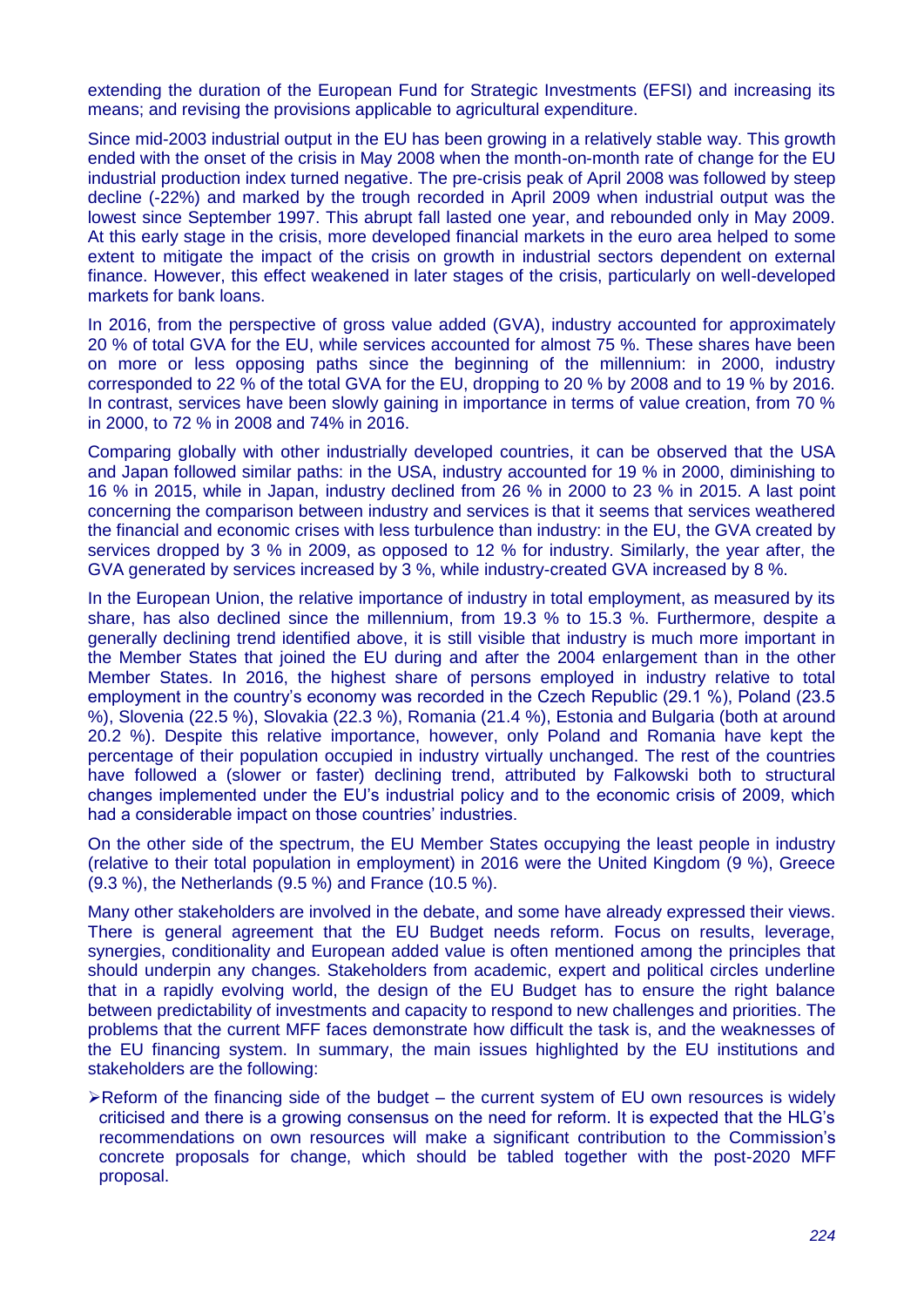- $\blacktriangleright$  Duration of the MFF the current, seven-year MFF is not synchronised with the five-year political cycle determined by the political terms of the European Commission and the European Parliament. Proposals that could fix the problem include a five-year MFF aligned to the political mandates of the main EU institutions; five + five years with a compulsory mid-term review; ten years with compulsory mid-term revision for programmes requiring long-term programming and five years for other elements of the MFF. According to others, the seven-year MFF has its advantages and should not be changed.
- $\triangleright$ MFF priorities and structure some analyses consider the current structure of the MFF outdates, too focused on past priorities and insufficiently supportive of initiatives with high European added value. From this perspective, aligning the budget to a new and evolving set of EU strategic priorities appears to be a crucial aspect of the reform. New areas frequently identified as requiring stronger financial EU intervention include border management, migration and refugees, security challenges and defence, and a reinforced investment policy.
- Flexibility experience of the implementation of the current MFF appears to show that the capacity to respond swiftly to new challenges requires that more flexibility and reserve capacity be built into the MFF. There is considerable demand for greater possibilities to shift resources within and between MFF headings; for creation of a special crisis reserve; for the re-use of decommitted amounts and fines; and action to secure bigger margins under annual ceilings. At the same time, however, the question of ensuring the MFF's predictability is also raised.
- $\blacktriangleright$  Unity of the budget the proliferation of new instruments for financing EU actions, especially in external policy, and partially outside the EU Budget (e.g. the EFSI; EU trust funds for external action; and the Facility for Refugees in Turkey), raise questions about the principle of the unity of the budget and democratic accountability. The creation of instruments with a stabilisation function for the euro area – such instruments could be developed outside or within the EU Budget. The European Commission has already expressed its intention to put forward proposals within the EU framework in the context of the next MFF.
- $\triangleright$  Financial instruments the use of innovative financial instruments has become an important feature of the current MFF. While these can be advantageous to the budget's effectiveness, some aspects of their functioning in the EU Budget will have to be reconsidered, for instance their interplay with grants, capacity to leverage public and private investments, simplification of delivery, etc.
- European Development Fund (EDF) budget the €30.5 billion EDF, an intergovernmental tool for development cooperation with the African, Caribbean and Pacific Group of States (ACP), is not currently included in the EU Budget. In the 2013 inter institutional agreement on budgetary matters, the Commission declared its intention to propose the EDF's inclusion in the EU Budget as of 2021.
- $\triangleright$  Role of the budget in EU economic governance and respect of rule of law there are proposals to strengthen and extend existing links between the EU Budget and the EU's economic governance framework (for example, macro-conditionality of the ESI funds and links with countryspecific recommendations). The idea of creating stronger links between the disbursement of EU funds and respect for the rule of law has also been mentioned.
- $\triangleright$  Changes to the decision-making process the current procedure leading to agreement on the MFF with a unanimity vote in the Council are seen as one of the main obstacles to budget reform. Stakeholders are calling for greater transparency in the process and the involvement of EU citizens. Some proposals emphasise the need to shift towards qualified majority voting in the Council or to give more power to the European Parliament.

### **References**

Andrews, D., C. Criscuolo, and P. Gal. 2016. "The Best versus the Rest: The Global Productivity Slowdown, Divergence across Firms and the Role of Public Policy." OECD Productivity Working Papers No. 5. Paris: OECD Publishing. Available at http://dx.doi.org/10.1787/63629cc9-en.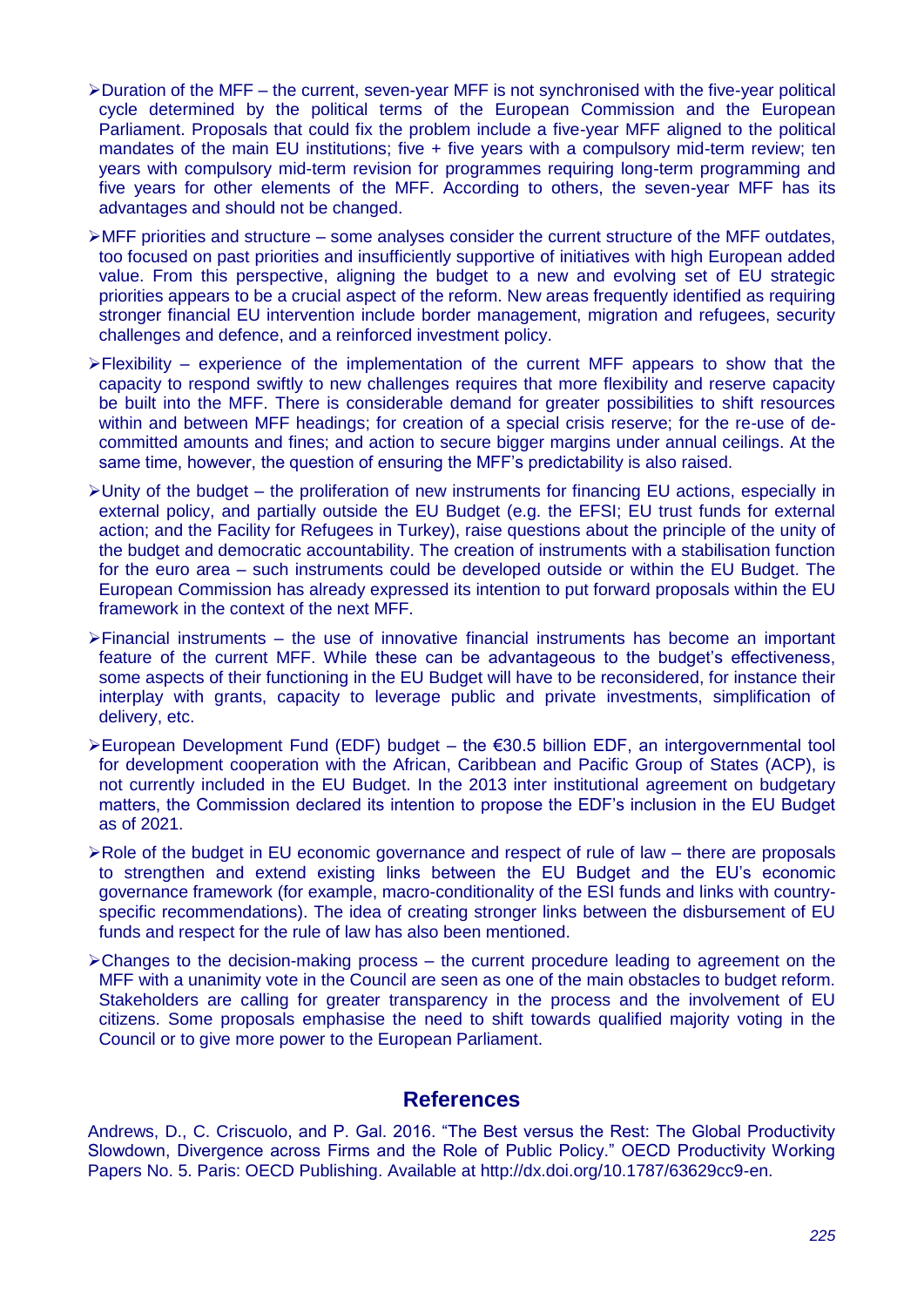Bacchetta, P. and E. van Wincoop. 2013. "The Great Recession: A Self-Fulfilling Global Panic." NBER Working Paper No. 19062. Cambridge, MA: National Bureau of Economic Research. Available at http://www.nber.org/papers/w19062.

Baldwin, R. and S. Evenett, eds. 2009. The Collapse of Global Trade, Murky Protectionism, and the Crisis: Recommendations for the G20. A VoxEU.org Publication. London: Centre for Economic Policy Research (CEPR). Available at http://www.felixpena.com.ar/contenido/negociaciones/ anexos/2009-03-murky-protectionism.pdf.

Baumol, W. 1986. "Productivity Growth, Convergence, and Welfare: What the Long-Run Data Show.‖ The American Economic Review 76 (5): 1072–85.

Boskin, M., R. J. Gordon, E. Dullenberger, Z. Grilliches, and D. Jorgenson. 1996. "Toward a More Accurate Measure of the Cost of Living: Final Report of the Senate Finance Committee from the Advisory Commission to Study the Consumer Price Index." Washington, DC: Advisory Commission to Study the Consumer Price Index. Available at https://catalog.hathitrust.org/Record/003239902.

Brynjolfsson, E. 1993. "The Productivity Paradox of Information Technology." Communications of the ACM 36 (12): 66–77.

Brynjolfsson, E., F. Eggers, and A. Gannameneni. 2017. "Using Massive Online Choice Experiments to Measure Changes in Well-being." Working paper forthcoming, research cited in the Economist, August 24, 2017, https://www.economist.com/news/finance-and-economics/21727073 economists-struggle-work-out-how-much-free-economy-comes-cost.

Chen, J. 2016. "How Do Switching Costs Affect Market Concentration and Prices in Network Industries?" The Journal of Industrial Economics 64 (2): 226–54.

Darvas, Z. and G. Wolff. 2016. "An Anatomy of Inclusive Growth in Europe." Blueprint Series 26, Brussels: Bruegel.

De Loecker, J. and J. Eeckhout. 2017. "The Rise of Market Power and the Macroeconomic Implications." NBER Working Paper No. 23687. Cambridge, MA: National Bureau of Economic Research. Available at http://www.nber.org/papers/w23687

The Economist. 2017a. "Data Is Giving Rise to a New Economy." The Economist, Fuel of the Future. May 6, 2017. Available at https://www.economist.com/news/briefing/21721634-how-itshaping-up-data-giving-rise-new-economy. 2017b. "The 'Free' Economy Comes at a Cost." The Economist, Free Exchange, August 24, 2017. Available at https://www.economist.com/news/ finance-and-economics/21727073-economists-struggle-work-out-how-much-free-economy-comescost.

Federal Reserve Bank of Minneapolis. 2017. "The Recession and Recovery in Perspective." Available at https://www.minneapolisfed.org/publications/special-studies/recession-in-perspective.

Gordon, R. J. 2014. "The Demise of U.S. Economic Growth: Restatement, Rebuttal, and Reflections.‖ NBER Working Paper No. 19895. Cambridge, MA: National Bureau of Economic Research. Available at http://www.nber.org/papers/w19895.

Helpman, E., O. Itskhoki, M.-A. Muendler, and S. J. Redding. 2017. "Trade and Inequality: From Theory to Estimation.‖ The Review of Economic Studies 84 (1): 357–405. Available at https://doi.org/10.1093/restud/rdw025.

The Global Competitiveness Report 2017–2018

Hoekman, B., ed. 2015. The Global Trade Slowdown: A New Normal? A VoxEU.org eBook. London: CEPR Press. Available at http://voxeu.org/sites/default/files/file/Global%20Trade%20 Slowdown\_nocover.pdf.

IMF (International Monetary Fund). 2017. World Economic Outlook Update, April 2017: Gaining Momentum? Washington, DC: IMF. Available at http://www.imf.org/en/Publications/WEO/Issues/ 2017/04/04/world-economic-outlook-april-2017.

Ito, J. and J. Howe. 2016 Whiplash: How to Survive Our Faster Future. New York: Grand Central Publishing.